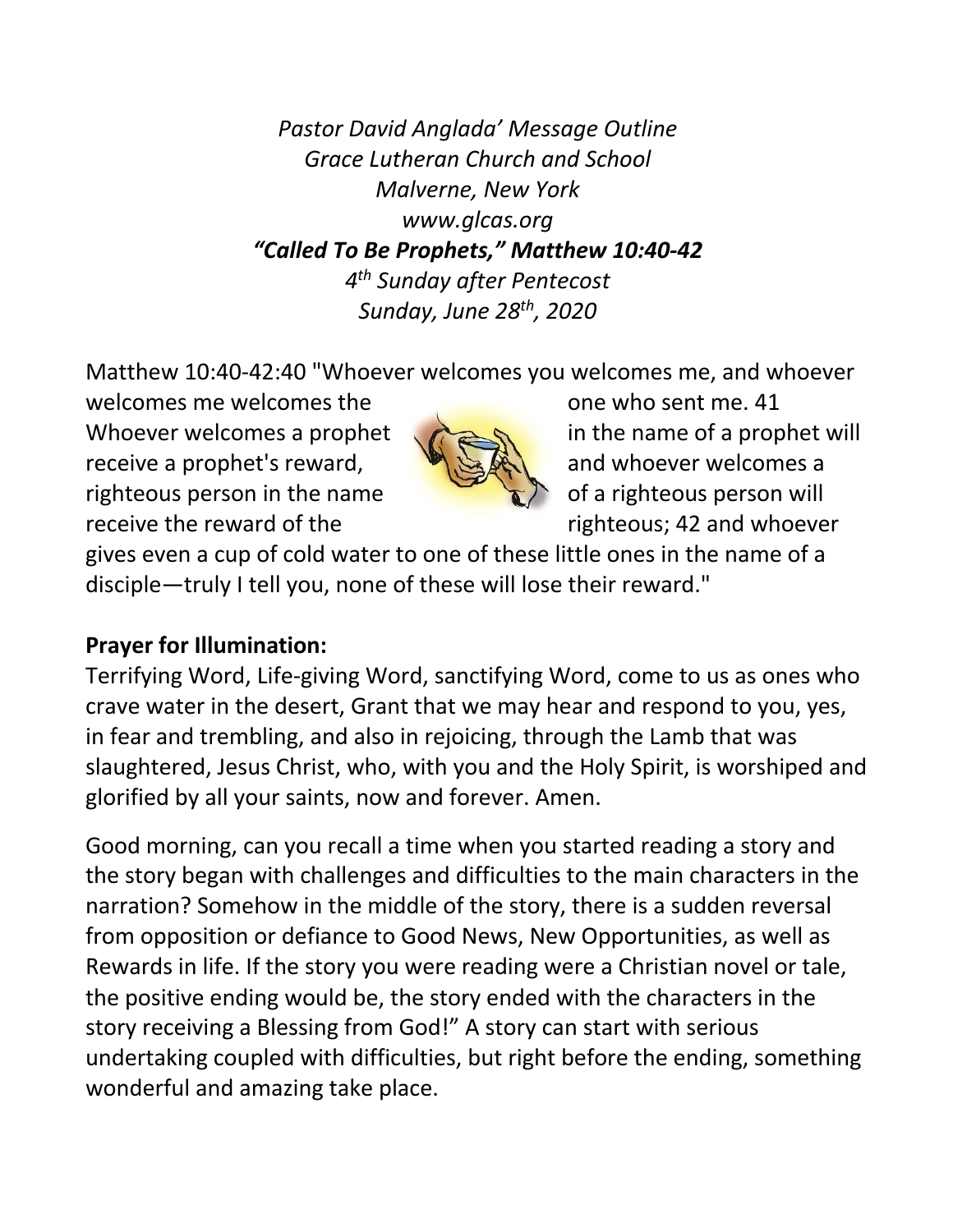Last week's reading burden Jesus disciples but, today we will hear how they will be blessed.

If you recall, last week's sermon was on how Jesus tells his disciples that following Him, or discipleship was going to be a difficult challenge in their lives. We also heard the following discourse from Jesus:

"Do not think that I have come to bring peace to the earth; I have not come to bring peace, but a sword. For I have come to set a man against his father, and a daughter against her mother, and a daughter-in-law against her mother-in-law; and one's foes will be members of one's own household. Whoever loves father or mother more than me is not worthy of me, and whoever loves son or daughter more than me is not worthy of me; and whoever does not take up the cross and follow me is not worthy of me. Those who find their life will lose it, and those who lose their life for my sake will find it."<sup>1</sup>

Today the Gospel text is a continuation from last week's reading. In our passage this morning, Jesus explains the role of His followers within God's plan. Especially the value of the mission of the church. Plus, His words of encouragement and rewards.

Jesus is telling his disciples to stand on the doorstep of a house and knock on the door as prophets of God, or as Christ ambassadors. Christ expects people to welcome you into their homes with a spirit of Shaliah; what is Shaliah?

In the Jewish community, there is a custom called Shaliah<sup>2</sup>. According to shaliah custom, people were expected to treat the king's emissary as if he or she were a king or queen themselves.

You had better treat the kings' messenger as if he or she were VIP-a Very Important Person. You had better roll out the red carpet. You had better provide a nice dinner for the king's messenger. You had better put him up for the night in a lovely guest room.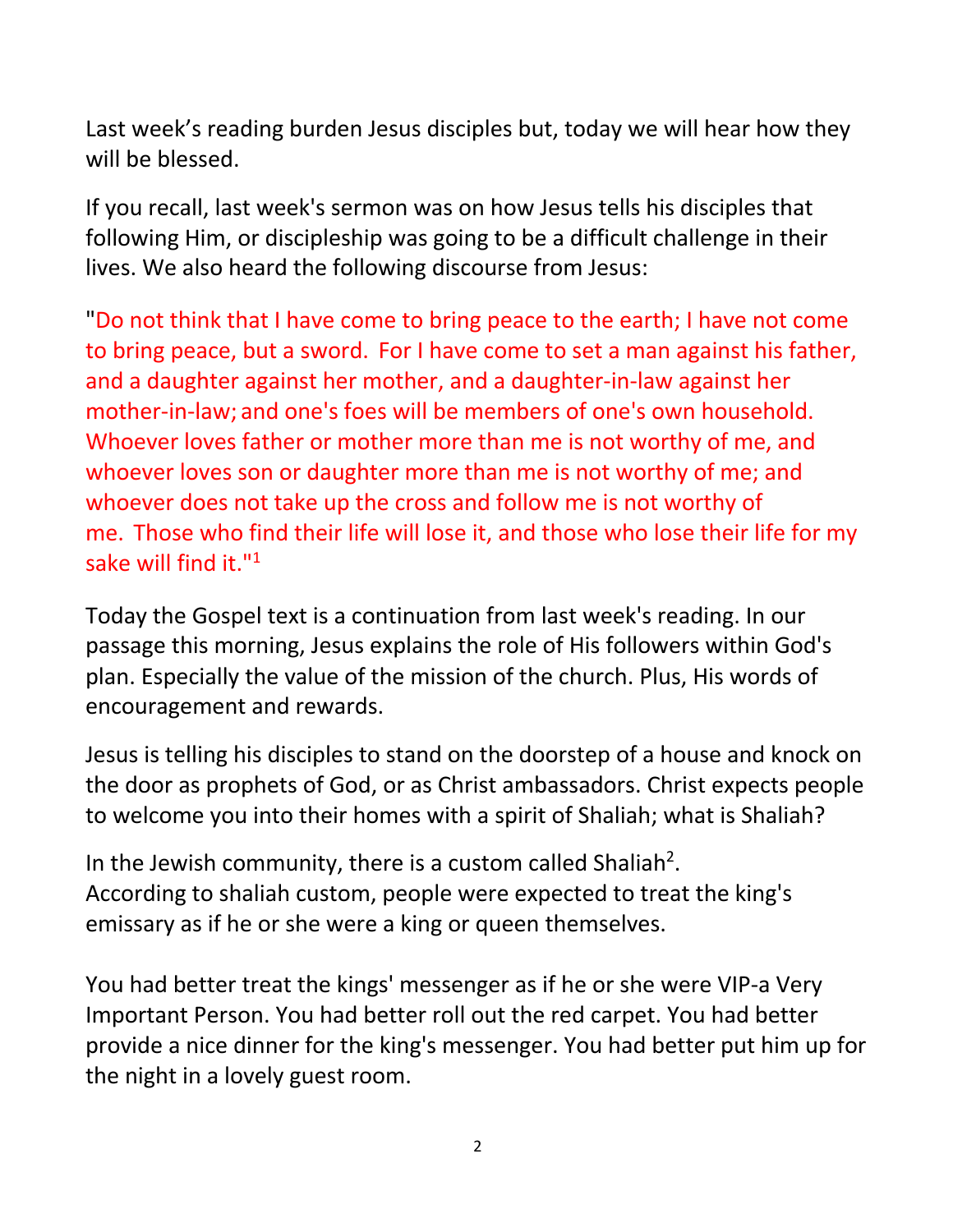The homeowner slowly opens the door and says, how can I help you; you reply, the kingdom of God is at hand; Jesus is the promised messiah. Afterword's the homeowner invites you to come into his or her home. And say's to you come in, let me wash your feet, let give you a drink of water, we have fish and bread please have something to eat, welcome to our home.

Once you come into the homeowner's home, you continue your conversation and add the following to your previous introduction remarks; I want to share with you about a man called Jesus he is the messiah and wants to save us.

If the homeowner treated you with dignity along with respect, the homeowner received the blessing of the prophet. The blessing of the prophet stems from a Jewish tradition. When a prophet of God came to your home, the prophet would pronounce a blessing on your home along with God's favor upon you and your household. It is very similar when the pastor at the end of worship service says the benediction. The benediction is declaring a blessing to all the participants in attendance.

Jesus is telling his disciples that they are now being sent into the world as prophets, as ambassadors, or as missionaries, or as His representatives. According to Jesus, a prophet is totally dependent on God and the hospitality of people. "The Prophet is to trust that God will provide for all their basic needs."3

Disciples are called to be prophets to speak on behalf of God and declare God's rewards to any household that welcomes them. Shaliah!

Jesus is not only commissioning his disciples to be prophets but to be righteous people. Additionally, Jesus calls them little ones.

Who are prophets, they speak on behalf of God. Usually, prophets proclaim what God sent them to impart to others. In most cases, God sent prophets to straighten out people who were doing the wrong things. In some instances, God sent prophets to rebuke the rich and powerful for mistreating the poor and powerless-widows, orphans, and such.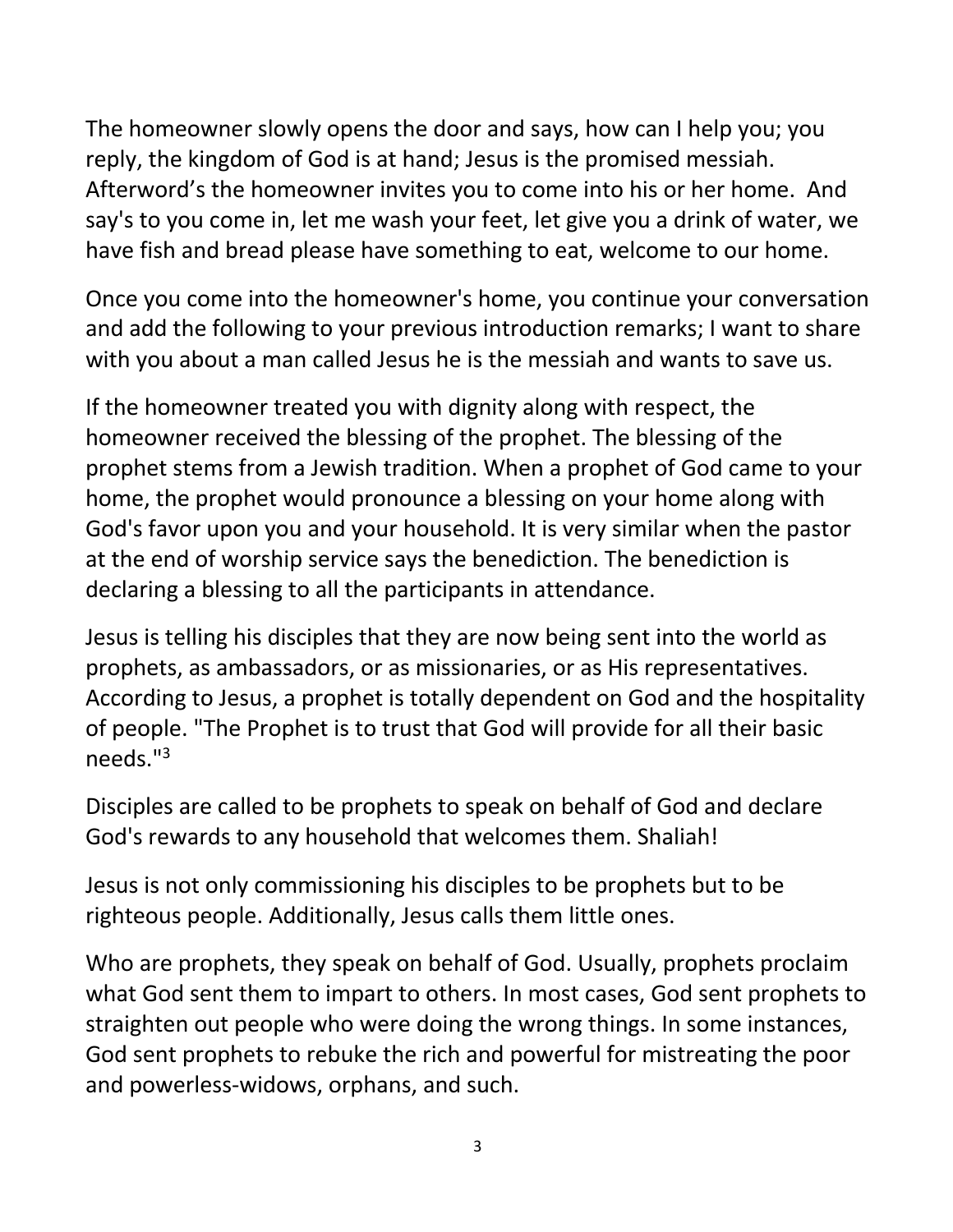Secondly, God sends his disciples to help righteous people; righteous people are people who obey God, people who try to do what God wants them to do, people who love God and neighbor, people whose lives honor God. If a family welcomes a righteous stranger, God will reward the family as being themselves righteous.

Thirdly, Jesus promises that whosoever provides water to one of his little ones will receive and retain their reward. The little ones are Jesus disciples who are dependent on God for all their needs. The little ones are the numerous unnamed followers of Jesus: the widows, the orphans, the marginalized, the underemployed, and individuals who are food-deprived as well as the poor.

Today's gospel is calling us to be prophets; in other words, to be messengers of Christ in the world.

What is our role as prophets in the world?

To be voices of Good News that proclaim God love for humanity

God is calling us to be prophets to proclaim God's salvation for our world

God is calling us to be prophets to proclaim God's joy and eternal peace.

God is calling us to be prophets that will bring a word of healing to sick, to the raise the dead; people who are spiritually and emotionally deprived. Furthermore, many in the church community are emotionally as well as spiritually wounded; we are to bring a word of healing plus restoration.

Perhaps God is calling us to be prophets who can serve in soup kitchens along with food pantries.

Perhaps God is calling us to be prophets who would use our voices to speak out against hate, racism, homophobia, violence**,** misogyny, including injustice in our world?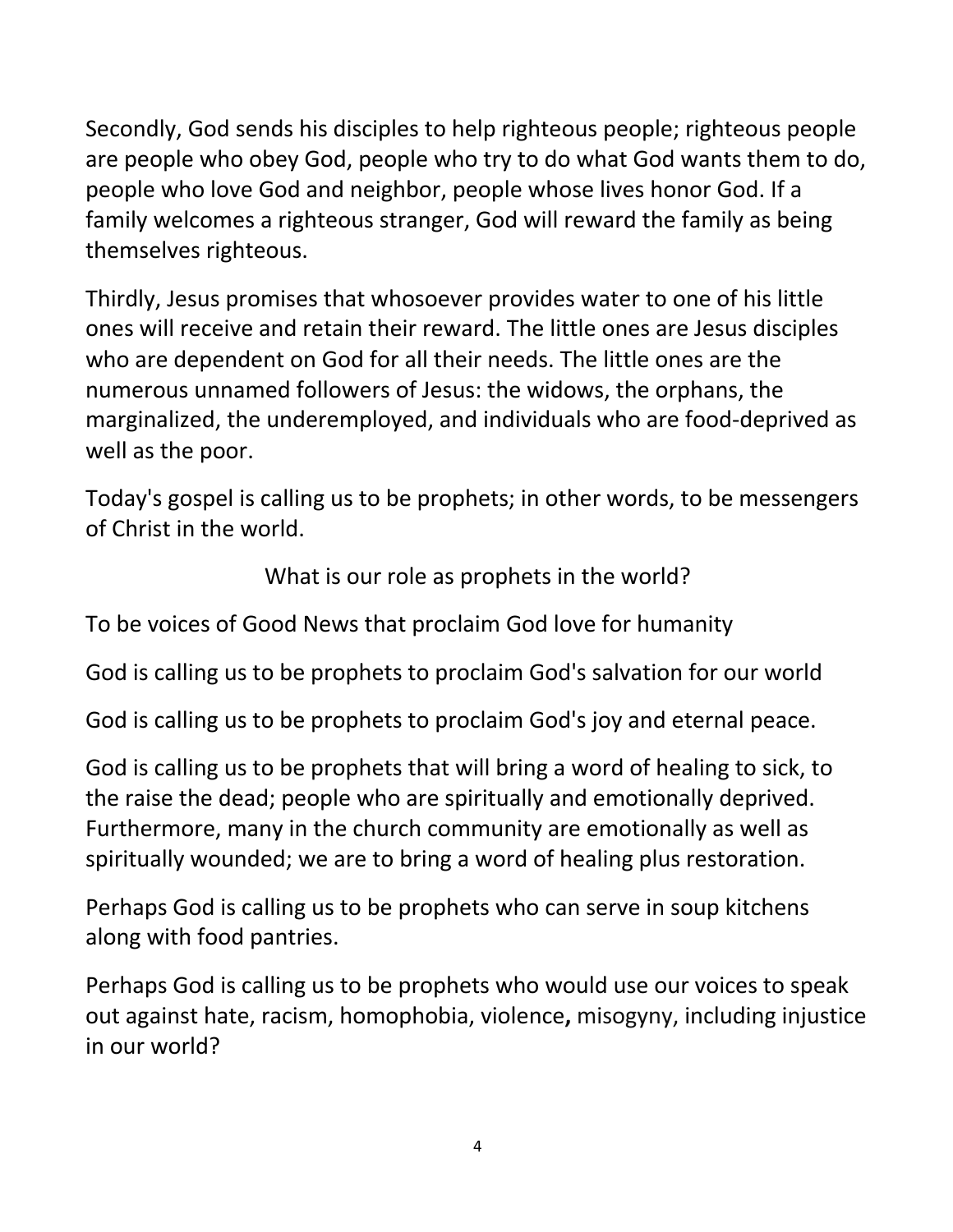Could it be that God is a calling us to be prophets who will be advocates for poor people who have been disfranchised, as well as marginalized in our society?

Or maybe God is calling us to be prophets that would make time to visit nursing homes in conjunction with reading the newspaper or a book to a lonely aging person.

Could it be that maybe God is calling you to be a prophet that spends several hours praying for people who are hurting in the world jointly with our communities?

God is still answering our prayers

Prayer changes things.

God is still doing the impossible.

What kind of prophet is God calling you to be?

Mother Teresa reminds us "that every day we encounter Christ in "distressing disguise" in those hungry not only for bread but hungry for love; naked not only for clothing but naked of human dignity and respect; homeless not only for want of a room of bricks but homeless because of rejection."4

My good friends, we are living in a time of great spiritual hunger. Also, people are hurting inwardly; we have a Message from the Master. Dear saint's God, God is calling us to be prophets in our world today.

Before ending I, end my message, I wonder if today's gospel text is also asking us, how welcoming are we, in welcoming the stranger in our church or better yet in our homes? What about this question, do we provide hospitality to the stranger?

**Response to the Word:**